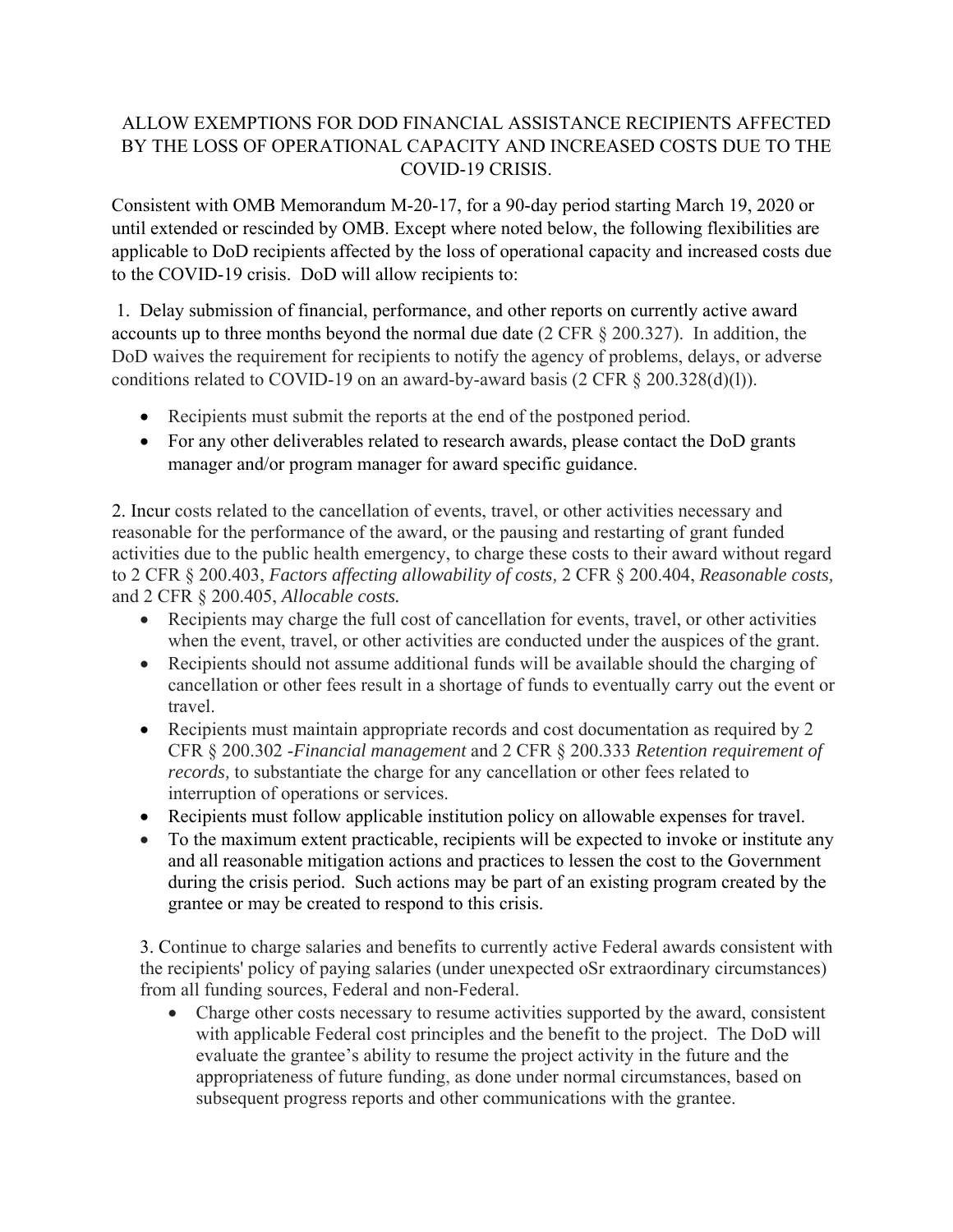- Recipients are required to maintain appropriate records and cost documentation as required by 2 CFR § 200.302 - *Financial management* and 2 CFR § 200.333 - *Retention requirement of records* to substantiate the charging of any salaries and other project activities costs related to interruption of operations or services.
- Recipients are required to follow the guidance in 2 CFR  $\S$  200.430 regarding allowability of tuition re-imbursement.
- To the maximum extent practicable, recipients will be expected to invoke or institute any and all reasonable mitigation actions and practices to lessen the cost to the Government during the crisis period. Such actions may be part of an existing program created by the grantee or may be created to respond to this crisis.

4. Extend awards that were active as of March 31, 2020 and scheduled to expire prior or up to December 31, 2020, automatically, at no-cost for a period of up to 12 months.

- Project-specific financial and performance reports will be due 90 days following the end date of the extension.
- **If all funds were provided at the start of a project, please be aware that funding expiration statutes may prohibit extensions. Please contact the DoD grants manager for award specific guidance.**

5.Waive prior approval requirements to effectively address the response, except for change of scope or principle investigator.

 All costs charged to Federal awards must be consistent with Federal cost policy guidelines and the terms of the award, except where specified in these emergency terms.

6. Waive the procurement requirements contained in 2 CFR § 200.319(b), regarding geographical preferences, and 2 CFR § 200.321, regarding contracting small and minority businesses, women's business enterprises, and labor surplus area firms.

7. Use the currently approved indirect cost rates (i.e., predetermined, fixed, or provisional rates) to recover their indirect costs on Federal awards.

- Recipient may request an extension on the use of the current rates for one additional year without submission of an indirect cost proposal.
- For those recipients for which the DoD is the cognizant indirect-costs agency, recipients may requests an extension of the indirect cost rate proposal submission to finalize the current rates and establish future rates.

8. Delay submission of any pending financial, performance, and other reports required by the terms of the award for the closeout of expired projects, provided that proper notice about the reporting delay is given by the grantee to the agency.

Recipients my submit closeout reports within one year after the award expires.

9. Delay the completion and submission of the Single Audit reporting package, as required under Subpart F of 2 CFR § 200.501 *- Audit Requirements,* to six months beyond the normal due date, for those recipients that the DoD is the cognizant or oversight agency for audit and